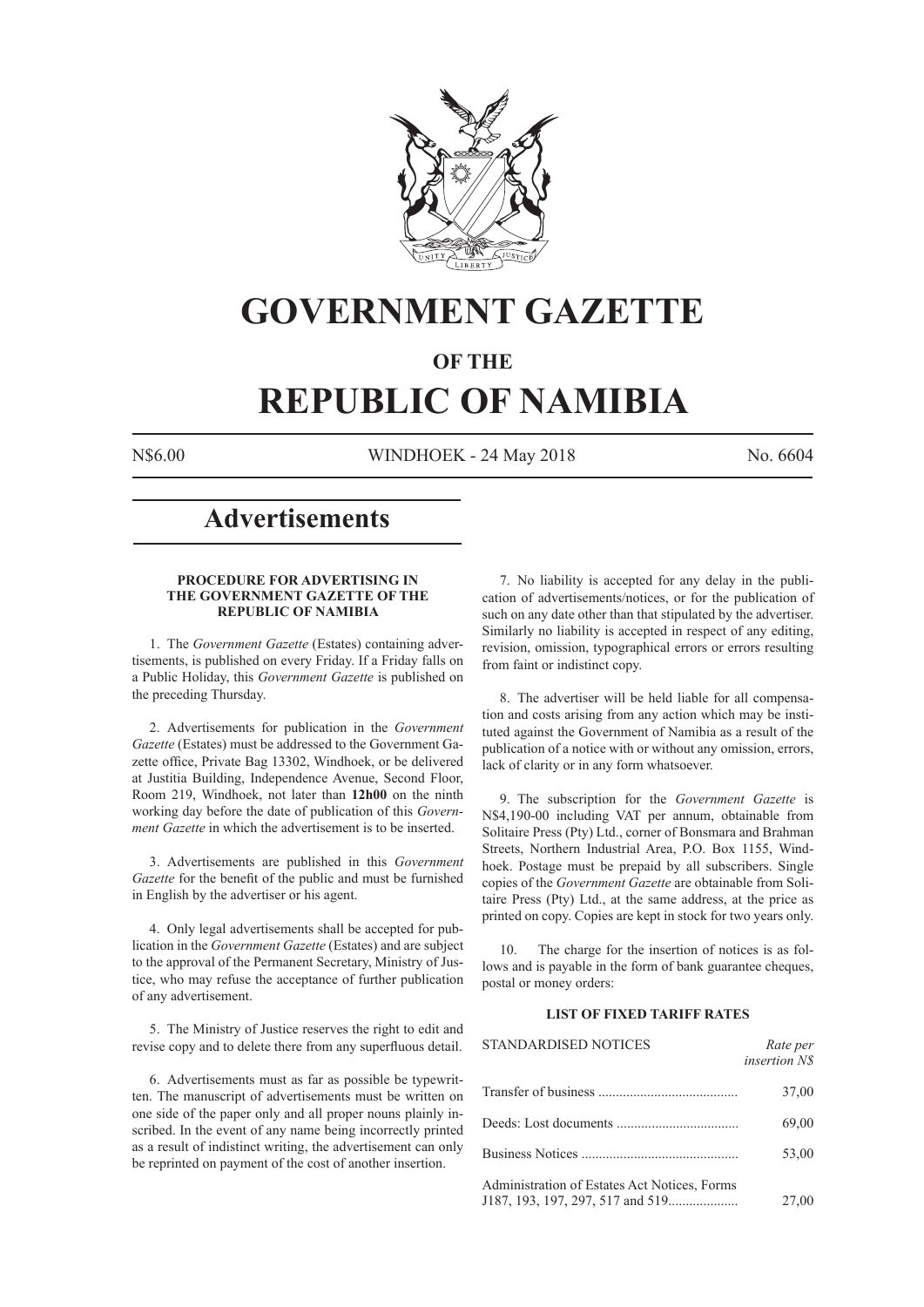| Insolvency Act and Companies Act Notices:                                                                                                                                                               | 48,00  |
|---------------------------------------------------------------------------------------------------------------------------------------------------------------------------------------------------------|--------|
| N.B. Forms 2 and 6 additional statements according<br>to word count table, added to the basic tariff.                                                                                                   | 333,00 |
| Naturalisation notices (including a reprint for the                                                                                                                                                     | 27,00  |
| Unclaimed moneys - only in the <i>Government</i><br>Gazette, closing date 15 January (per entry of                                                                                                      | 13,00  |
|                                                                                                                                                                                                         | 53,00  |
|                                                                                                                                                                                                         | 27,00  |
| NON-STANDARDISED NOTICES                                                                                                                                                                                |        |
| Company notices:                                                                                                                                                                                        |        |
| Short notices: Meetings, resolutions, offers of<br>compromise, conversions of companies, voluntary<br>windings-up, etc.: closing of members' registers<br>for transfer and/or declarations of dividends | 120,00 |
| Declaration of dividends with profit statements,                                                                                                                                                        | 267,00 |
| Long notices: Transfers, changes in respect of<br>shares or capital, redemptions, resolutions,                                                                                                          | 373,00 |
|                                                                                                                                                                                                         | 120,50 |

#### **FORM J 187**

#### **LIQUIDATION AND DISTRIBUTION ACCOUNTS IN DECEASED ESTATES LYING FOR INSPECTION**

In terms of section 35(5) of Act 66 of 1965, notice is hereby given that copies of the liquidation and distribution accounts (first and final, unless otherwise stated) in the estates specified below will be open for the inspection of all persons interested therein for a period of 21 days (or shorter or longer if specially stated) from the date specified or from the date of publication hereof, whichever may be the later, and at the offices of the Master and Magistrate as stated.

Should no objection thereto be lodged with the Master concerned during the specified period, the executor will proceed to make payments in accordance with the accounts.

1652/2017 VALKHOFF Koenraad, 2901145057086, Altersheim, Otjiwarongo, 18 September 2017. Windhoek. Otjiwarongo. Standard Executors & Trustees, P.O. Box 2164, Windhoek, Namibia.

1515/2017 JACOBS Daniel Johannes, 33013000090, Windhoek, 6 August 2017. Windhoek. Standard Executors & Trustees, P.O. Box 2164, Windhoek, Namibia.

1862/2017 ELS Maria Elizabeth, 32080600095, Windhoek, 9 November 2017. Windhoek. Standard Executors & Trustees, P.O. Box 2164, Windhoek, Namibia.

878/2017 MARAIS Wilma, 38030100116, Oude Rust Oord, Windhoek. Windhoek. Veritas Board of Executors (Pty) Ltd, P.O. Box 755, Windhoek.

| Liquidators' and other appointees' notices                    | 80,00                     |
|---------------------------------------------------------------|---------------------------|
| Gambling house licences/Liquor licences                       | 120,00                    |
| SALES IN EXECUTION AND OTHER PUBLIC SALES:                    |                           |
|                                                               | 207,00                    |
| Public auctions, sales, tenders and welfare<br>organisations: | 69.00<br>171,00<br>253,00 |
|                                                               |                           |

#### ORDERS OF THE COURT

| Provisional and final liquidations or                  |        |
|--------------------------------------------------------|--------|
|                                                        | 157,00 |
| Reduction of change in capital mergers, offers         |        |
|                                                        | 373,00 |
| Judicial managements, <i>curator bonis</i> and similar |        |
|                                                        | 373,00 |
|                                                        | 48,00  |
| Supersession and discharge of petitions (J.158)        | 40,00  |
|                                                        |        |

11. The charge for the insertion of advertisements other than the notices mentioned in paragraph 10 is at the rate of N\$13,00 per cm double column. (Fractions of a cm must be calculated as a cm).

12. No advertisements shall be inserted unless the charge is prepaid. Cheques, drafts, postal or money orders must be made payable to the Ministry of Justice, Private Bag 13302, Windhoek.

1045/2015 GASEB Anton, 48011700340, Erf No. 613, Gobabis. Elfriede Gases, 60020201087. Gobabis. Windhoek. Kempen-Maske Legal Practitioners, P.O. Box 55, Gobabis.

355/2018 KRAUSE Melani, Windhoek, 17 September 1991, 91091700788, Windhoek, 11 August 2017. F.M. Oehl Trust cc, P.O. Box 90290, Windhoek, Namibia.

1404/2017 BENADE Ewert Potgieter, 35031800100, Farm Noib, Mariental, Namibia. Mariental. Windhoek. Advance Wealth Management (Pty) Ltd, P.O. Box 86568, Eros, Windhoek.

2028/2017 VAN DER BIJL Felicitas Philomena Beatrix, 23040300091, Antonius Residence, Swakopmund. Swakopmund. Pointbreak Trust and Estates (Pty) Ltd, P.O. Box 156, Windhoek.

922/2017 WALTER Frederich Robert, 400202- 00773, 9 Park Street, Mariental. Aleta Susanna Walter, 45080- 800623. Mariental. Windhoek. Van Heerden, Liebenberg & Co., P.O. Box 13, Mariental.

1280/2017 OBERHOLZER Christoffel Johannes, 28060600850, Farm Eden No. 183, District Mariental. Mariental. Windhoek. Van Heerden, Liebenberg & Co., P.O. Box 13, **Mariental** 

1789/2012 PRETORIUS Ernest, 49051700032, Erf 645, Kronlein, Keetmanshoop. Keetmanshoop. Windhoek. Kwala and Company Incorporated, cnr Pettenkoffer & Fouche Streets, Windhoek-West, P.O. Box 24350, Windhoek.

1279/2017 PRINS Marizanne Lei-Lani, 770621- 10116, 150 Scepmann Street, Pionierspark, Windhoek. Wind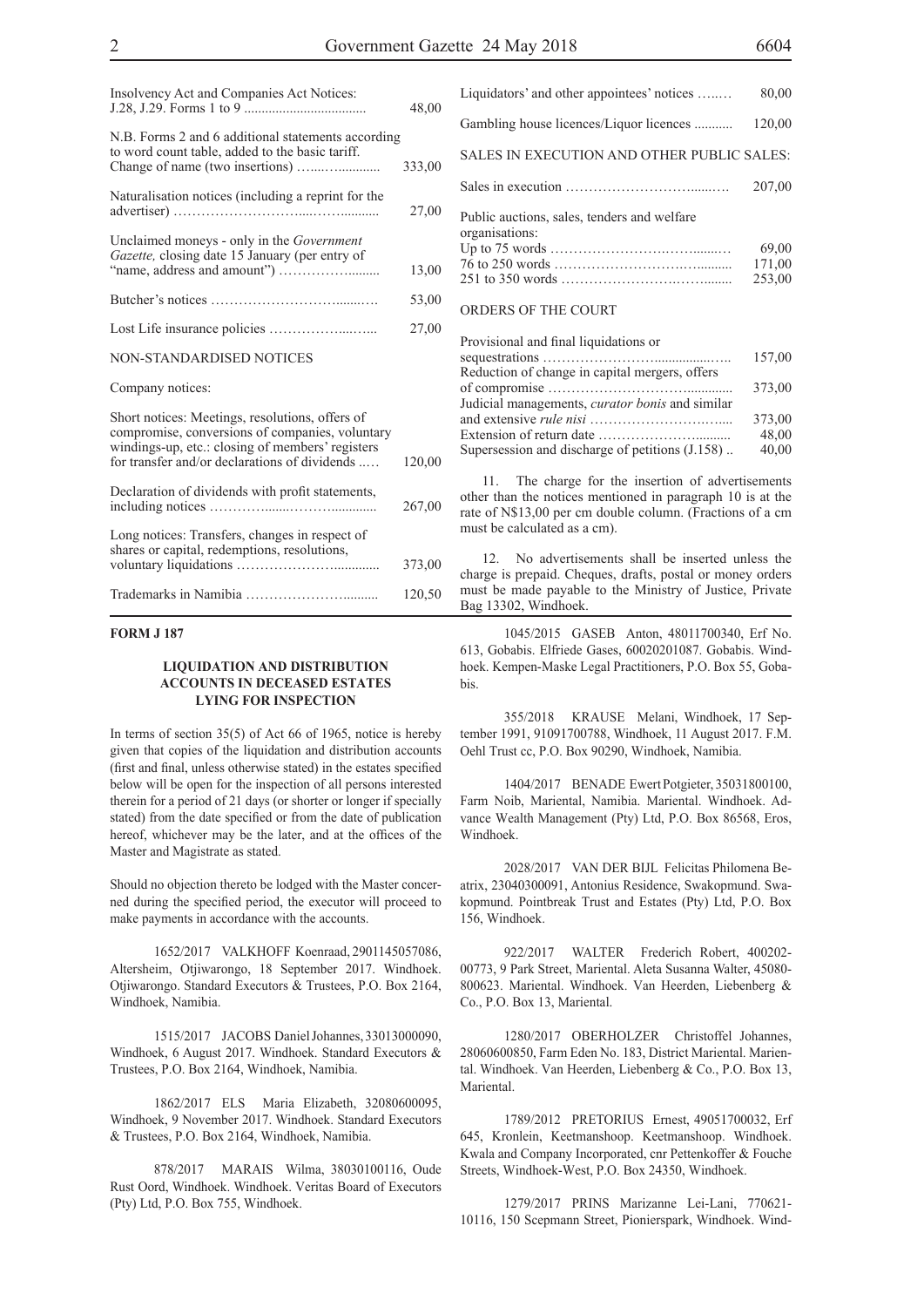hoek. Windhoek. Kwala and Company Incorporated, cnr Pettenkoffer & Fouche Streets, Windhoek-West, P.O. Box 24350, Windhoek.

626/2016 KLAZEN Willem, 52122010010, Rehoboth. Cornelia Katrina Klazen, 53051300160. Rehoboth. Windhoek. FNB Trust Services Namibia (Pty) Ltd, P.O. Box 448, Windhoek, Namibia.

894/2017 SCHULZ Annemarie, 31031500154, Okahandja. Okahandja. Windhoek. FNB Trust Services Namibia (Pty) Ltd, P.O. Box 448, Windhoek, Namibia.

256/2018 KATAMILA Rosalia, 45010700425, Erf 543, Paul Mogagabe Street, Katutura, Windhoek. Windhoek. FNB Trust Services Namibia (Pty) Ltd, P.O. Box 448, Windhoek, Namibia.

583/2016 ERNSTING Karl Friedrich, 320923- 00067, No. 8 Wasserfall Street, Swakopmund. Swakopmund. Windhoek. Fisher, Quarmby & Pfeifer, P.O. Box 37, Windhoek.

2008/2017 KASHIPULWA Alfred, 24041700035, Ongenga Village, Ohangwena Region. Oshakati. Windhoek. Christian Gwana Nambahu, P.O. Box 98780, Pelican Square, Windhoek.

1134/2014 KETJIJERE Christa, 47053100057, Erf 566, Cleopatra Street, Dorado Park. Windhoek. Christian Gwana Nambahu, P.O. Box 98780, Pelican Square, Windhoek.

105/2018 HART Christine Jennifer, UK Passport: 515798930, No. 33 Buckingham Court, Bognor Regis, West Sussex, United Kingdom. Pointbreak Trust and Estates (Pty) Ltd, P.O. Box 156, Windhoek.

1533/2017 BURGER Elizabeth Susielia, 50060- 400129, Erf 45 Malgas Street, Henties Bay, Namibia. Swakopmund. Pointbreak Trust and Estates (Pty) Ltd, P.O. Box 156, Windhoek.

128/2018 DEMBSKI Richard Otto, 58063010086, No. 6 Everest Street, Eros, Windhoek. Windhoek. Pointbreak Trust and Estates (Pty) Ltd, P.O. Box 156, Windhoek.

116/2018 WILCKENS Annemarie Helene, 23111- 10111, Flat No. 22 Schanzen Oord Retirement Village, Windhoek. Windhoek. Pointbreak Trust and Estates (Pty) Ltd, P.O. Box 156, Windhoek.

1008/2017 GOLDBECK Harald Ernst, 61011- 600545, Marie Douglas Frail Care Unit, Swakopmund. Swakopmund. Windhoek. Pointbreak Trust and Estates (Pty) Ltd, P.O. Box 156, Windhoek.

 $\mathcal{L}_\text{max}$ 

#### **FORM J 193**

#### **NOTICE TO CREDITORS IN DECEASED ESTATES**

All persons having claims against the estates mentioned below are hereby called upon to lodge their claims with the executors concerned, within 30 days (or otherwise as indicated) calculated from the date of publication hereof. The information is given in the following order: Estate number, surname and Christian names, date of birth, identity number, last address,

date of death; surviving spouse's names, surname, date of birth and identity number; name and address of executor or authorised agent, period allowed for lodgement of claims if other than 30 days.

650/2018 HINZ Hans-Martin, Windhoek, 21 July 1948, 4807210100159, The Ark (KZN), South Africa, 17 July 2016. Fisher, Quarmby & Pfeifer, P.O. Box 37, Windhoek.

472/2018 PIETERSE Jacobus Gideon, Windhoek, 28 July 1957, 57072800441, Windhoek, 16 February 2018. Standard Executors & Trustees, P.O. Box 2164, Windhoek, Namibia.

453/2018 JACOBSZ Susanna Maria, Windhoek, 27 October 1953, 53102700128, Otjiwarongo, 19 September 2017. Standard Executors & Trustees, P.O. Box 2164, Windhoek, Namibia.

413/2018 GROBLER Susanna Cornelia, Windhoek, 26 August 1938, 38082600039, Grootfontein Old Age Home, 7 January 2018. Veritas Eksekuteurskamer (Pty) Ltd, 140 Mandume Ndemufayo Avenue, Southern Industrial, Windhoek.

588/2018 VAN DER WALT Johannes Petrus, Windhoek, 5 February 1956, 56020500179, Rosh Pinah, 27 March 2018. F.M. Oehl Trust cc, P.O. Box 90290, Windhoek, Namibia.

587/2018 ANDERSON William Clive, Windhoek, 8 November 1963, 63110800292, Swakopmund, 31 January 2018. Johanna Adriana Cecilia Anderson, 22 August 1969, 69082210088. F.M. Oehl Trust cc, Unit 7, 32 Schanzen Road, P.O. Box 90290, Windhoek, Namibia.

651/2018 SWARTS Herhold Walter, Windhoek, 30 March 1973, 73033010059, Walvis Bay, 10 April 2018. F.M. Oehl Trust cc, Unit 7, 32 Schanzen Road, P.O. Box 90290, Windhoek, Namibia.

652/2018 VAN VUUREN Daniel Johannes, Windhoek, 21 September 1941, 4106215074080, Pietermartizburg, South Africa. F.M. Oehl Trust cc, Unit 7, 32 Schanzen Road, P.O. Box 90290, Windhoek, Namibia.

557/2018 LIEBENBERG Burgert Adriaan, Windhoek, 29 February 1940, 40022900063, Parm Court, Swakopmund, 25 March 2018. Capricorn Asset Management (Pty) Ltd, P.O. Box 284, Windhoek.

558/2018 VAN WYK Bobby Stephan Calvin, Windhoek, 6 April 1966, 66040601337, No. 39 Albatros Street, Hochlandpark, Windhoek, 22 February 2018. Pointbreak Trust and Estates (Pty) Ltd, P.O. Box 156, Windhoek.

308/2018 NTAANGOMBE Vaino, Windhoek, 3 November 1927, 27110300129, Etapaele Etai, Tsandi Constituency, 20 October 2017. Loide Nuusiku Jakob, 21 May 1934, 34051500462. Namib Capital Investments cc, P.O. Box 80455, Olympia, Windhoek.

266/2018 GOMES Siska, Windhoek, 21 March 1948, Erf 287, Tamariskia, Swakopmund, 9 February 2018. Immanuel Gomeb, 24 June 1950, 5006240500255. Namib Capital Investments cc, P.O. Box 80455, Olympia, Windhoek.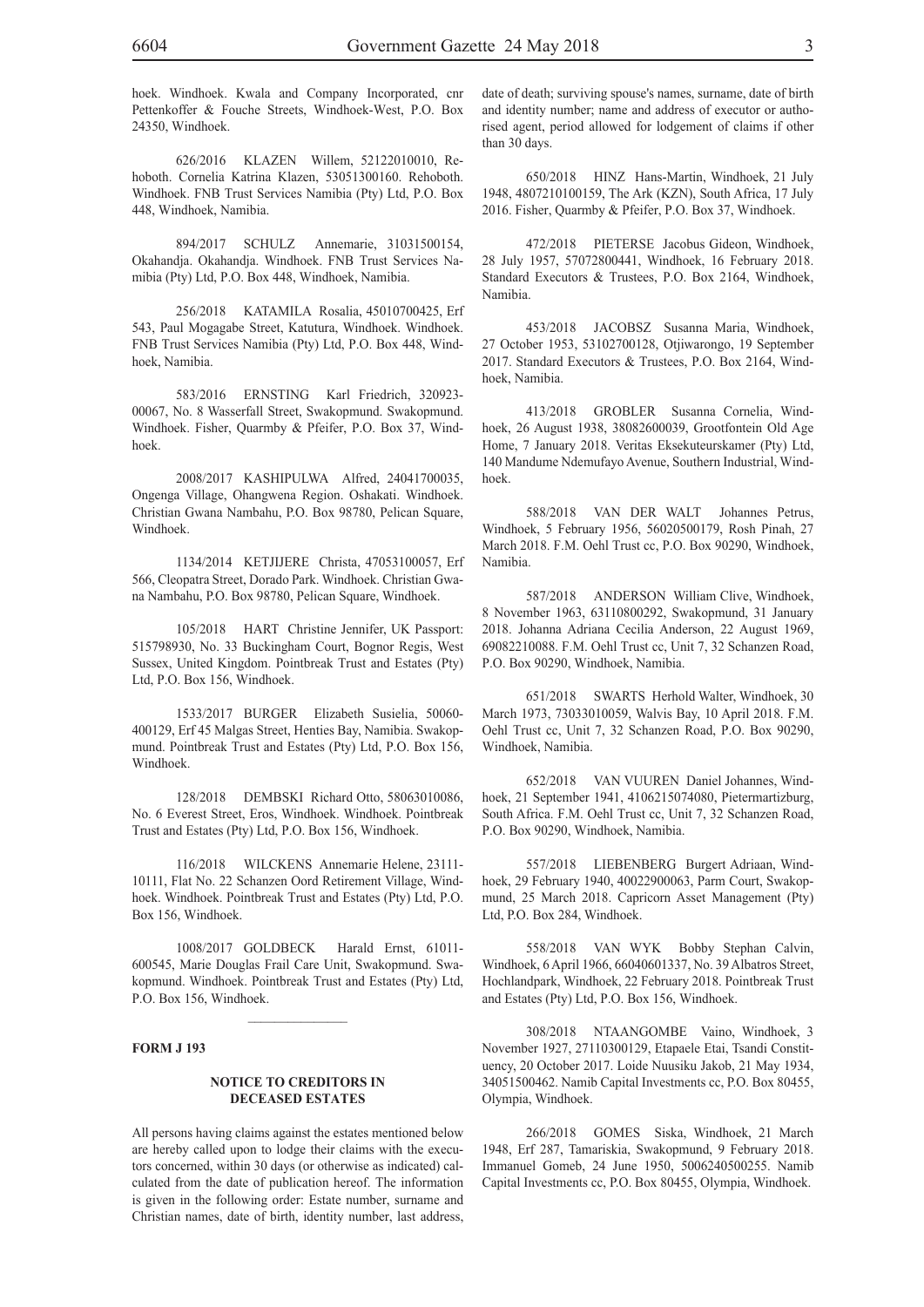182/2018 SHIKONGO Sackeus, Windhoek, 5 December 1976, 76120500499, Oshakati, 30 November 2017. Hashiko Lahya Kaunambili, 9 February 1979, 79020910469. Tipara Estates, Maerua Mall, Office Tower, P.O. Box 25869, Windhoek.

68/2018 AMUNIME Matti, Windhoek, 10 October 1928, 281010000720, Oshana, 25 November 2017. Rusia R. Amunime, 28 July 1953, 53072800200. Tipara Estates, Maerua Mall, Office Tower, P.O. Box 25869, Windhoek.

489/2018 QUITA Sapalov Tuleingepo, Windhoek, 27 February 1962, 62022700309, Erf No. 2550, Protea Street, Khomasdal, Windhoek, 11 November 2017. Martha Akwashiya Quita, 27 July 1964, 64072710024. Dr. Weder, Kauta & Hoveka Inc., 3rd Floor, WKH House, Jan Jonker Road, Ausspannplatz, P.O. Box 864, Windhoek, Namibia.

119/2018 LAKAY Veronica Ann Louise, Windhoek, 19 December 1940, 40121900142, Erf No. 23, Block D, Rehoboth, 24 June 2017. Fred Lakay, 27 April 1947, 47042700171. Dr. Weder, Kauta & Hoveka Inc., 3rd Floor, WKH House, Jan Jonker Road, Ausspannplatz, P.O. Box 864, Windhoek, Namibia.

546/2018 NITSCHE Maureen Shelagh, Windhoek, 21 January 1947, 47012100338, 38 Chateau Street, Windhoek, 9 February 2018. Etzold-Duvenhage, 33 Feld Street, P.O. Box 320, Windhoek.

441/2018 KOTZE Hendrik Jacobus, Windhoek, 1 July 1970, 70070100772, No. 12 Asuriet, Eros, Windhoek, 4 March 2018. Ilsa Suzette Kotze, 1 November 1968, 6811010088080. De Klerk, Horn and Coetzee Incorporated, No. 4 Eadie Street, P.O. Box 90181, Klein Windhoek, Windhoek, Republic of Namibia.

#### **FORM 2**

## **MEETING OF CREDITORS IN SEQUESTRATED ESTATES OR COMPANIES BEING WOUND UP**

Pursuant to sections *forty-one* and *forty-two* of the Insolvency Act, 1936, notice is hereby given that a meeting of creditors will be held in the sequestrated estates or companies being wound up mentioned below, on the dates, at the times and places and for the purpose thereof.

Meetings in a town in which there is a Magistrate's office, will be held before the Master, elsewhere they will be held before the Magistrate.

The particulars given in the following order: The number of estate/company; the name and description of the estate/company; the date, hour and place of meeting and the purpose of the meeting.

W03/17 **Insolvent Estate: Paul & Magrietta S. Farmer**. 6 June 2018, at 10h00 at the Office of the Master of the High Court, Windhoek. Special meeting, proof of further claims. I.R. McLaren, Trustee, Bruni & McLaren, P.O. Box 11267, Klein Windhoek.

W29/17 **Insolvent Estate: Johannes P. Botha**. 27 June 2018, at 10h00 at the Office of the Master of the High Court, Windhoek. Special meeting, proof of further claims. D.J. Bruni, Trustee, Bruni & McLaren, P.O. Box 11267, Klein Windhoek.  $\frac{1}{2}$  ,  $\frac{1}{2}$  ,  $\frac{1}{2}$  ,  $\frac{1}{2}$  ,  $\frac{1}{2}$  ,  $\frac{1}{2}$  ,  $\frac{1}{2}$ 

#### **FORM 4**

#### **LIQUIDATION ACCOUNTS AND PLANS OF DISTRIBUTION OR CONTRIBUTION IN SEQUESTRATED ESTATES OR COMPANIES BEING WOUND UP**

Pursuant to section 77 of the Co-operatives Act 1996 (as amended) notice is hereby given that the liquidation accounts and plans of distribution or contribution in the estates or companies/cooperatives mentioned below, will lie for inspection of creditors at the offices of the Registrar of Co-operatives, Luther Street, Windhoek and Investment Trust Company (Pty) Ltd .The particulars given are the following order: Name and description of estate/cooperative, description of account, place of account lying for inspection.

W893/13 **Insolvent Estate: Late Bettina Venter**. Supplementary First and Final Liquidation and Distribution Account. Office of the Master of the High Court, Windhoek for a period of 14 days as from 24 May 2018. I.R. McLaren, Executor, Bruni & McLaren, P.O. Box 11267, Klein Windhoek.

#### **FORM 5**

#### **PAYMENT OF DIVIDENDS AND COLLECTION OF CONTRIBUTIONS IN SEQUESTRATED ESTATES OR COMPANIES BEING WOUND UP**

The liquidation accounts and plans of distribution or contribution in the sequestrated estates or companies being wound up mentioned below having been confirmed on dates mentioned therein, notice is hereby given, pursuant to sub-section (1) of section one hundred and thirteen of the Insolvency Act, 1936, and section 409(2) of the Companies Act, 1973, that dividends are in the course of payment or contributions are in the course of collection in the said estates or companies as set forth below, and that every creditor liable to contribution is required to pay the trustee the amount for which he/she is liable at the address mentioned below.

The particulars are given in the following order: Number of estate or company; name and description of estate or company; date when account confirmed; whether a dividend is being paid or contribution collected or both; name and address of Trustee or Liquidator.

W03/18 **Intergrated Technology Solutions cc** (In Liquidation). 30 April 2018. No Dividends paid to Concurrent Creditors. First and Final Liquidation and Distribution Account. I.R. McLaren, Liquidator, Bruni & McLaren, P.O. Box 11267, Klein Windhoek.

W23/17 **Genbel Investments Namibia (Proprietary) Limited, company registration number: 95/0123**  (In Voluntary Liquidation). 16 January 2018. Member to pay contribution. M. Kellerman, Liquidator, Ellis Shilengudwa Inc., 1st Floor 1 @ Steps Offices, cnr Grove & Chasie Street, Klein Kuppe, P.O. Box 3300, Windhoek.

 $\frac{1}{2}$  ,  $\frac{1}{2}$  ,  $\frac{1}{2}$  ,  $\frac{1}{2}$  ,  $\frac{1}{2}$  ,  $\frac{1}{2}$  ,  $\frac{1}{2}$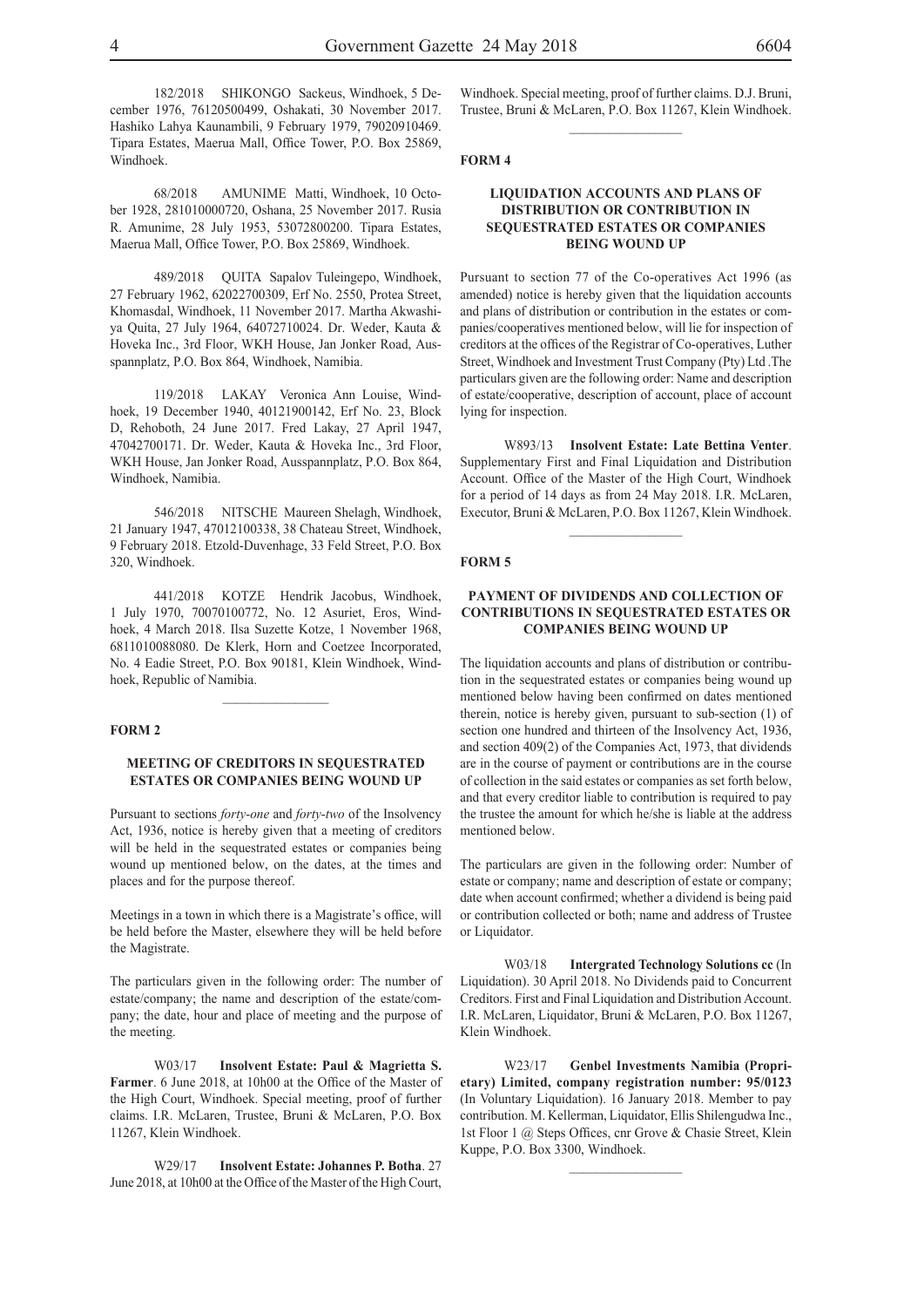# **IN THE MAGISTRATE'S COURT FOR THE DISTRICT OF WINDHOEK**

| <b>HELD AT WINDHOEK</b> | <b>CASE NUMBER: 5773/2016</b> |
|-------------------------|-------------------------------|
|-------------------------|-------------------------------|

In the matter between:

| BODY CORPORATE HAUS TALBLICK       | Plaintiff |
|------------------------------------|-----------|
| and                                |           |
| J CATITA IMPEX CC                  | Defendant |
| <b>NOTICE OF SALE IN EXECUTION</b> |           |

Pursuant to a Judgement of the above Honourable Court granted on **21 JULY 2017**, the following immovable property will be sold "voetstoots" by the Messenger of the Court for the District of **Windhoek** on **Wednesday, 20 June 2018,** at **15h00** at Magistrate's Court, Mungunda Street, Katutura, Windhoek.

- CERTAIN: Erf 6741 (a portion of Erf 2021, Windhoek) SITUATE: In the Municipality of Windhoek
	- (Registration Division "K")
- RESERVE PRICE: (a) N\$1 350 000.00 and N\$337 000.00 plus interest at 20% interest per annum a tempore morae to date of payment;
	- (b) Messenger's fees
- IMPROVEMENTS: 1x Kitchen with BIC, 3X Bed Rooms with BIC - Main Bedroom with Bathroom, 1X Bathroom, 1X Garage, Courtyard

The "Conditions of Sale in Execution" will lie for inspection at the office of the Messenger of the Court in Windhoek, and at the Head Office of Plaintiff in Windhoek at Plaintiffs Attorneys, Koep & Partners at the undermentioned address.

DATED at WINDHOEK this 9th day of MAY 2018.

KOEP & PARTNERS LEGAL PRACTITIONERS FOR Plaintiff 33 SCHANZEN ROAD WINDHOEK

#### **IN THE MAGISTRATE'S COURT FOR THE DISTRICT OF WINDHOEK**

 $\mathcal{L}=\mathcal{L}^{\mathcal{L}}$ 

| <b>HELD AT WINDHOEK</b> | <b>CASE NO: 3902/2017 BANK OF NAMIBIA</b>     |
|-------------------------|-----------------------------------------------|
| In the matter between:  | and                                           |
| <b>NESTOR HEIDIMBI</b>  | Plaintiff WILMAR PROPERTIES<br>NINETY FIVE CC |
| and                     | <b>EBBEN KALONDO</b>                          |

**TULONGAOMWENE NAUKUSHU** Defendant

# **NOTICE OF SALE IN EXECUTION**

In execution of a Judgement granted by the above Honourable Court on **6 SEPTEMBER 2017**, the following property will be sold by public auction by the Messenger of Court of **Windhoek** on **21 JUNE 2018** at **10h00** at Magistrate Court, Mungunda Street, Katutura of a:

| <b>CERTAIN:</b>   | Erf No. 3648 Katutura (Extension No.<br>14)                                                                                                                                                                                                                                                                                                                         |
|-------------------|---------------------------------------------------------------------------------------------------------------------------------------------------------------------------------------------------------------------------------------------------------------------------------------------------------------------------------------------------------------------|
| SITUATE:          | In the Municipality of Windhoek<br>(Registration Division "K")<br>Khomas Region                                                                                                                                                                                                                                                                                     |
| <b>MEASURING:</b> | 600 (six nil nil) square metres                                                                                                                                                                                                                                                                                                                                     |
| HELD BY:          | Deed of Transfer T 1180/1991                                                                                                                                                                                                                                                                                                                                        |
|                   | IMPROVEMENTS: 1 x Kitchen, 1 x Lounge, 7 x Bedrooms,<br>7 x Bathroom / Showers<br>Other: Upper Level: 7 x Bedrooms, 5 x<br>Toilets / Shower Comb, 1 x Toilet, 1 x<br>Shower, 1 x Balcony, 1 x Hallway, 1 x<br>Kitchen<br>Outer Building: Ground Floor, 3 x Bed-<br>rooms, 3 x Toilet / Shower Comb<br>Upper Level: 2 x Bedrooms, 2 x Toilet /<br><b>Shower Comb</b> |

The property will be sold by the Messenger of Court at the Magistrate Court, Katutura, Mungunda Street to the Highest Bidder subject to the conditions of sale.

The "Conditions of Sale in Execution" will lie for inspection at the office of the Messenger of Court in Windhoek, and at the offices of the Plaintiffs Legal Practitioners Tjitemisa & Associates, at the undermentioned address.

DATED AT WINDHOEK ON THIS 7TH DAY OF MAY 2018.

TJITEMISA & ASSOCIATES LEGAL PRACTITIONERS FOR PLAINTIFF NO. 5 WEBB STREET WINDHOEK NORTH **WINDHOFK** 

#### **IN THE HIGH COURT OF NAMIBIA, MAIN DIVISION - WINDHOEK CASE NUMBER: HC-MD-CIV-ACT-CON-2017/02599**

 $\frac{1}{2}$ 

In the matter between

**FIRST NATIONAL BRICK OF NAMIBIA** Execution Creditor

FIVE CC First Execution Debtor **EBBEN KALONDO** Second Execution Debtor

# **NOTICE OF SALE IN EXECUTION**

TAKE NOTICE THAT the undermentioned improved, immovable property will be sold in execution by the Sheriff for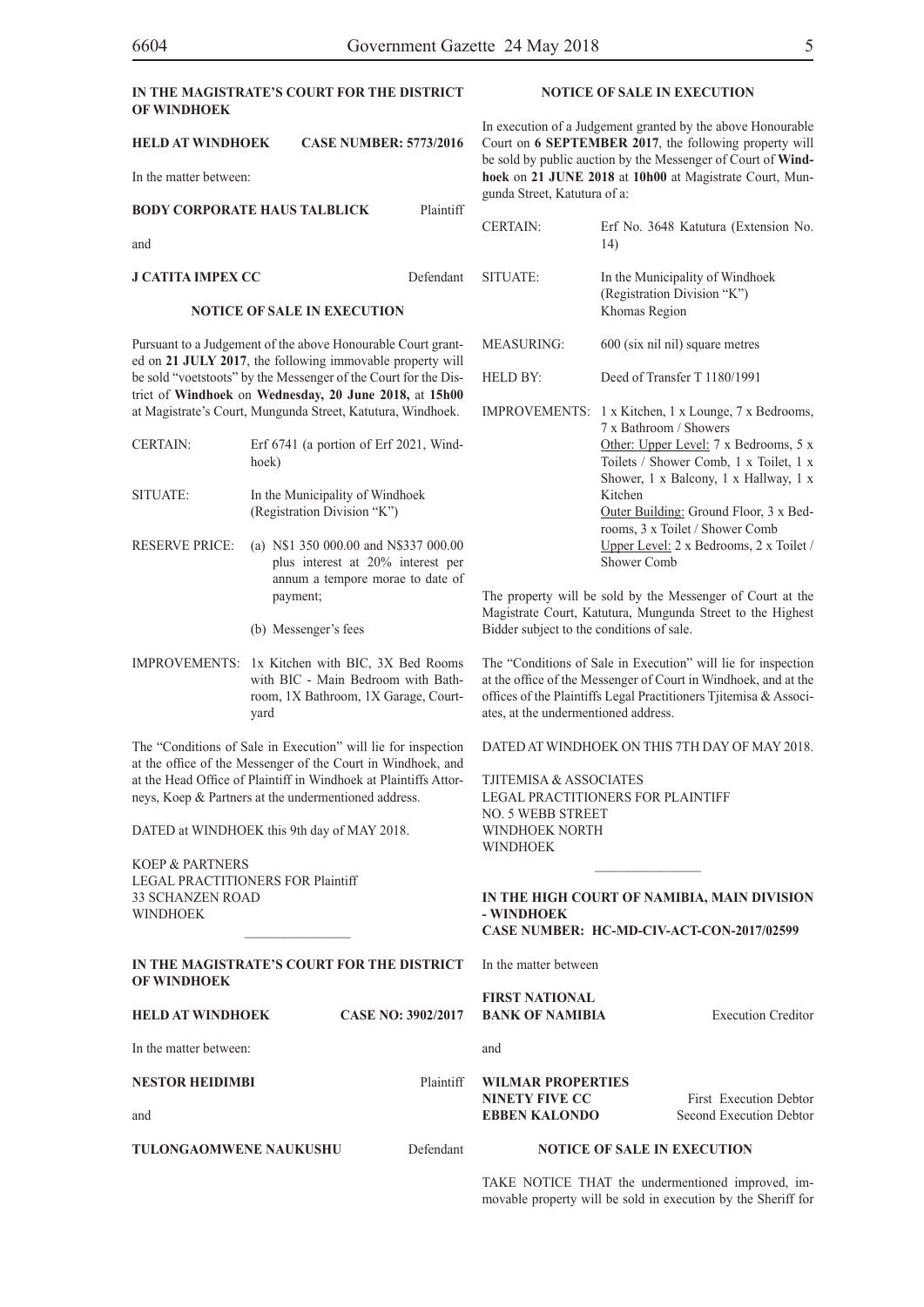the High Court of Namibia for the District of **WINDHOEK** on **THURSDAY, 21 JUNE 2018** at **15h00** at the HIGH COURT OF NAMIBIA, LÜDERITZ STREET, WINDHOEK, REPUBLIC OF NAMIBIA. (Contact THE SHERIFF, MR HENNES - Telephone 248 568).

SECTION NO 1 as shown and more fully described on SEC-TIONAL PLAN NO. 50/2001 in the building or buildings known as COLI'S COURT situate at WINDHOEK, in the MUNICIPALITY OF WINDHOEK, Registration Division "K", KHOMAS REGION, of which the floor area, according to the said Sectional Title Plan is 110 (ONE ONE ZERO) square metres in extent; and an undivided share in the common property in the and building or buildings as shown and more fully described on the said Section Plan, apportioned to the said Section in accordance with the participation quota of the said Section specified in a schedule endorsed on the said Section Plan. Held under CERTIFICATE OF REGISTERED SECTIONAL TITLE 50/2001(1) UNIT dated 31 JULY 2001. Situated at SECTION NO 1, COLI'S COURT, CORNER OF SHINUANGA & OMUKUNDA STREETS, OLYMPUS VILLAGE, OLYMPIA, WINDHOEK, REPUBLIC OF NA-MIBIA may be attached at SECTION NO 1 AS SHOWN AND MORE FULLY DESCRIBED ON SECTIONAL PLAN NO. 50/2001 IN THE BUILDING OR BUILDINGS KNOWN AS COLI'S COURT SITUATE AT WINDHOEK, IN THE MUNICIPALITY OF WINDHOEK, REGISTRATION DIVI-SION "K", KHOMAS REGION, OF WHICH THE FLOOR AREA, ACCORDING TO THE SAID SECTIONAL TITLE PLAN IS 110 (ONE ONE ZERO) SQUARE METRES IN EX-TENT; AND AN UNDIVIDED SHARE IN THE COMMON PROPERTY IN THE AND BUILDING OR BUILDINGS AS SHOWN AND MORE FULLY DESCRIBED ON THE SAID SECTION PLAN, APPORTIONED TO THE SAID SECTION IN ACCORDANCE WITH THE PARTICIPA-TION QUOTA OF THE SAID SECTION SPECIFIED IN A SCHEDULE ENDORSED ON THE SAID SECTION PLAN. HELD UNDER CERTIFICATE OF REGISTERED SEC-TIONAL TITLE 50/2001(1) UNIT DATED 31 JULY 2001. SITUATED AT SECTION NO 1, COLI'S COURT, CORNER OF SHINUANGA & OMUKUNDA STREETS, OLYMPUS VILLAGE, OLYMPIA, WINDHOEK, REPUBLIC OF NA-MIBIA ALTERNATIVELY CARE OF ADFORCE NAMIB-IA, 142 JAN JONKER AVENUE, WINDHOEK, REPUBLIC OF NAMIBIA.

The conditions of the Sale will be read out by the Sheriff for the High Court for WINDHOEK immediately prior the sale and are also available for inspection at the office of the Sheriff for the High Court situated at 422 Independence Avenue, Windhoek, Republic of Namibia. (**Telephone 248 568**)

Dated at WINDHOEK on 9 MAY 2018

ANGULA CO INCORPORATED LEGAL PRACTITIONER FOR JUDGMENT CREDITOR 1ST FLOOR - UNIT 112 E/F, BLOCK C CENTAURUS ROAD MAERUA PARK **WINDHOEK** 

## **THE ALIENS ACT, 1937 NOTICE OF INTENTION OF CHANGE OF SURNAME**

 $\frac{1}{2}$ 

I, **ESTER NADULA NGHITEWAPO**, residing at Erf No. 62, Maamsteen Street, Khomasdal and employed intend as a

general worker applying to the Minister of Home Affairs for authority under section 9 of the Aliens Act, 1937, to assume the surname **HITEUAPO** for the reasons that I just want to correct the spelling mistake done by the person who wrote my birth certificate, my identification card and my passport

I previously bore the name **ESTER NADULA NGHITEWAPO.**

Any person who objects to my assumption of the said surname of **HITEUAPO** should as soon as may be lodge his or her objection, in writing, with a statement of his or her reasons therefor, with the Magistrate of Windhoek.

#### **E. N. NGHITEWAPO WINDHOEK NAMIBIA**

#### **THE ALIENS ACT, 1937 NOTICE OF INTENTION OF CHANGE OF SURNAME**

 $\frac{1}{2}$  ,  $\frac{1}{2}$  ,  $\frac{1}{2}$  ,  $\frac{1}{2}$  ,  $\frac{1}{2}$  ,  $\frac{1}{2}$  ,  $\frac{1}{2}$ 

I, **MATHEUS PAULUS**, residing at Erf No. 369, Edimba Street, Hakahana and unemployed intend applying to the Minister of Home Affairs for authority under section 9 of the Aliens Act, 1937, to assume the surname **SHAWAPALA** for the reasons that **PAULUS** was my father's first name.

I previously bore the name **MATHEUS PAULUS.**

I intend also applying for authority to change the surname of my wife **SAIMA NANGULA SHEYA PAULUS** and minor children **PAULUS MWANDINGI PENDAPALA PAULUS**  (9 May 2012) and **PEHOVELO TWEULONGELWA MULIPO PAULUS** (24 November 2015) to **SHAWAPALA.**

Any person who objects to my assumption of the said surname of **SHAWAPALA** should as soon as may be lodge his or her objection, in writing, with a statement of his or her reasons therefor, with the Magistrate of Windhoek.

**M. PAULUS WINDHOEK NAMIBIA**

#### **THE ALIENS ACT, 1937 NOTICE OF INTENTION OF CHANGE OF SURNAME**

 $\frac{1}{2}$  ,  $\frac{1}{2}$  ,  $\frac{1}{2}$  ,  $\frac{1}{2}$  ,  $\frac{1}{2}$  ,  $\frac{1}{2}$  ,  $\frac{1}{2}$ 

I, **ABSALOM IITA**, residing at Afoti, Oshana Region and a student intend applying to the Minister of Home Affairs for authority under section 9 of the Aliens Act, 1937, to assume the surname **JONAS** for the reasons that I want to follow my father's surname.

I previously bore the name **ABSALOM IITA.**

Any person who objects to my assumption of the said surname of **JONAS** should as soon as may be lodge his or her objection, in writing, with a statement of his or her reasons therefor, with the Magistrate of Windhoek.

 $\frac{1}{2}$  ,  $\frac{1}{2}$  ,  $\frac{1}{2}$  ,  $\frac{1}{2}$  ,  $\frac{1}{2}$  ,  $\frac{1}{2}$  ,  $\frac{1}{2}$ 

**A. IITA OSHANA REGION NAMIBIA**